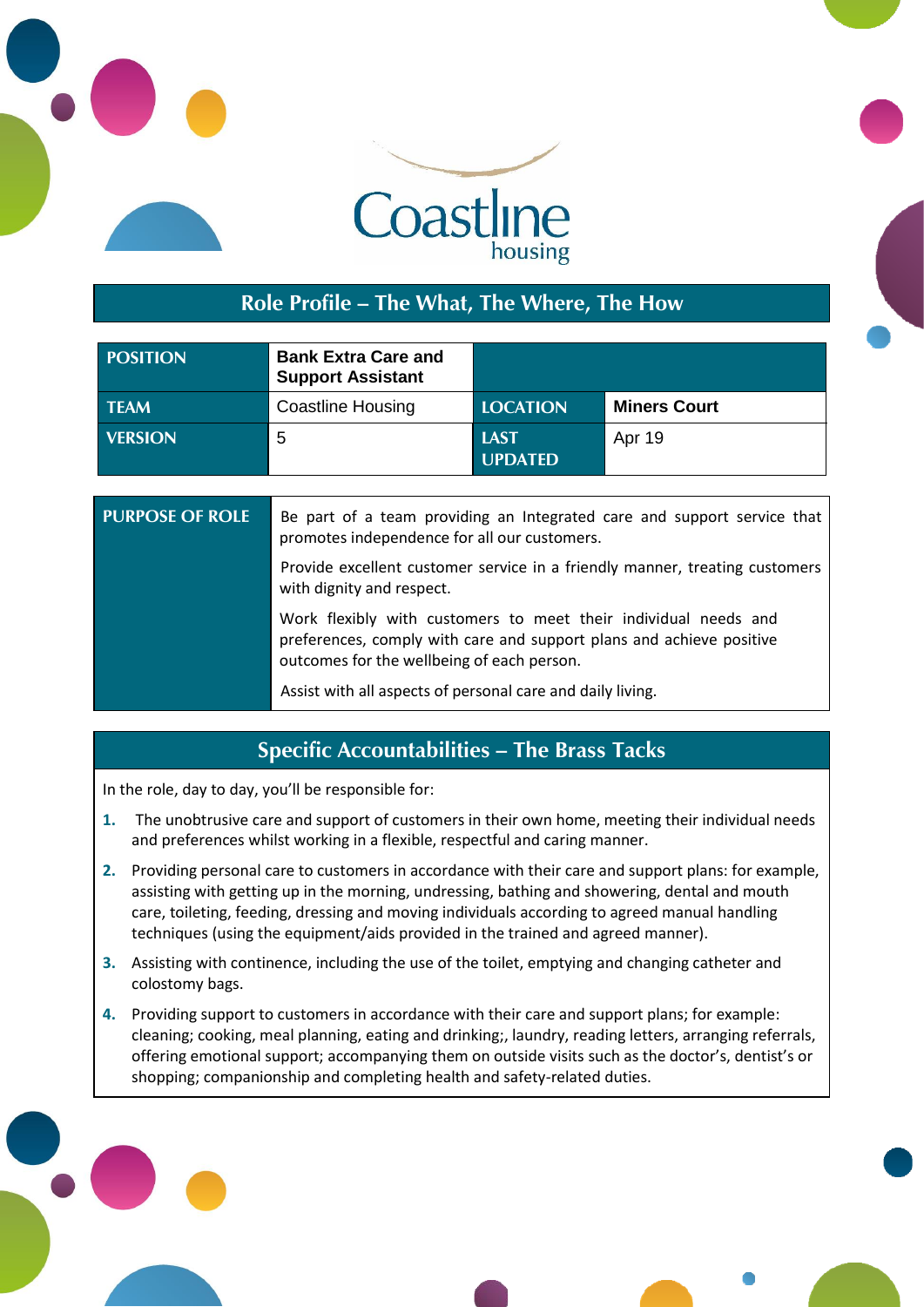- **5.** Under supervision and in strict compliance with the Care Plan Guidelines administer medication as appropriate and accurately record as instructed; reporting all non-compliance immediately to your line manager.
- **6.** Maintaining and respecting an individual's dignity and modesty at all times while undertaking personal care duties.
- **7.** Maintaining accurate records of daily occurrences relating to the wellbeing of customers and to the provision of care and support, following home visits and telephone and/or text contact.
- **8.** Completing and regularly updating care and support plans with customers within agreed timeframes, immediately reporting any non-compliance or changes in a customer's condition to your line manager.
- **9.** Planning, actively promoting and encouraging the participation of customers in an innovative and creative range of social activities within the service, which aim to promote social inclusion and minimise the risk of isolation.
- **10.** Adherence to the company's policies and procedures, including those detailed in the staff handbook.
- **11.** Following procedures of good practice and standards in infection control at all times.
- **12.** Carrying out health and safety checks and risk assessments, when required and as appropriate.
- **13.** Maintaining a good understanding of the Key Lines of Enquiry and Fundamental Standards set out by the Care Quality Commission.
- **14.** Ensuring vulnerable adults are effectively protected from abuse or neglect. Safeguarding the dignity, quality of life and safety of customers and clients. Act in accordance with Coastline's policies and procedures and respond swiftly and effectively, regardless of whether the alleged perpetrators are members of staff, other customer, family members or other carers.
- **15.** Participating in team meetings, and attending and obtaining all mandatory training and qualifications required for the role
- **16.** Representing Coastline Housing Ltd positively at all times. Representing oneself as a professional and competent member of the team, always maintaining a confidential, calm, friendly and courteous approach, wearing Coastline Housing Ltd's uniform, carrying ID and using personal protective equipment.

#### **General Obligations – For All Of Us**

- **1.** Encourage and promote independent living and wellbeing to all customers.
- **2.** Represent the company positively with all customers, external agencies and interested parties.
- **3.** Service and support the company as requested.

Pool, Redruth Cornwall TR<sub>1</sub>5 3RQ

- **4.** Establish, develop and maintain effective working relationships with work colleagues.
- **5.** Ensure awareness of their responsibilities under the Health and Safety at Work Act 1974 and that they comply with the company's health and safety policies and procedures.
- **6.** Continually promote equal opportunities and customer care in full compliance with the company's policy and standards.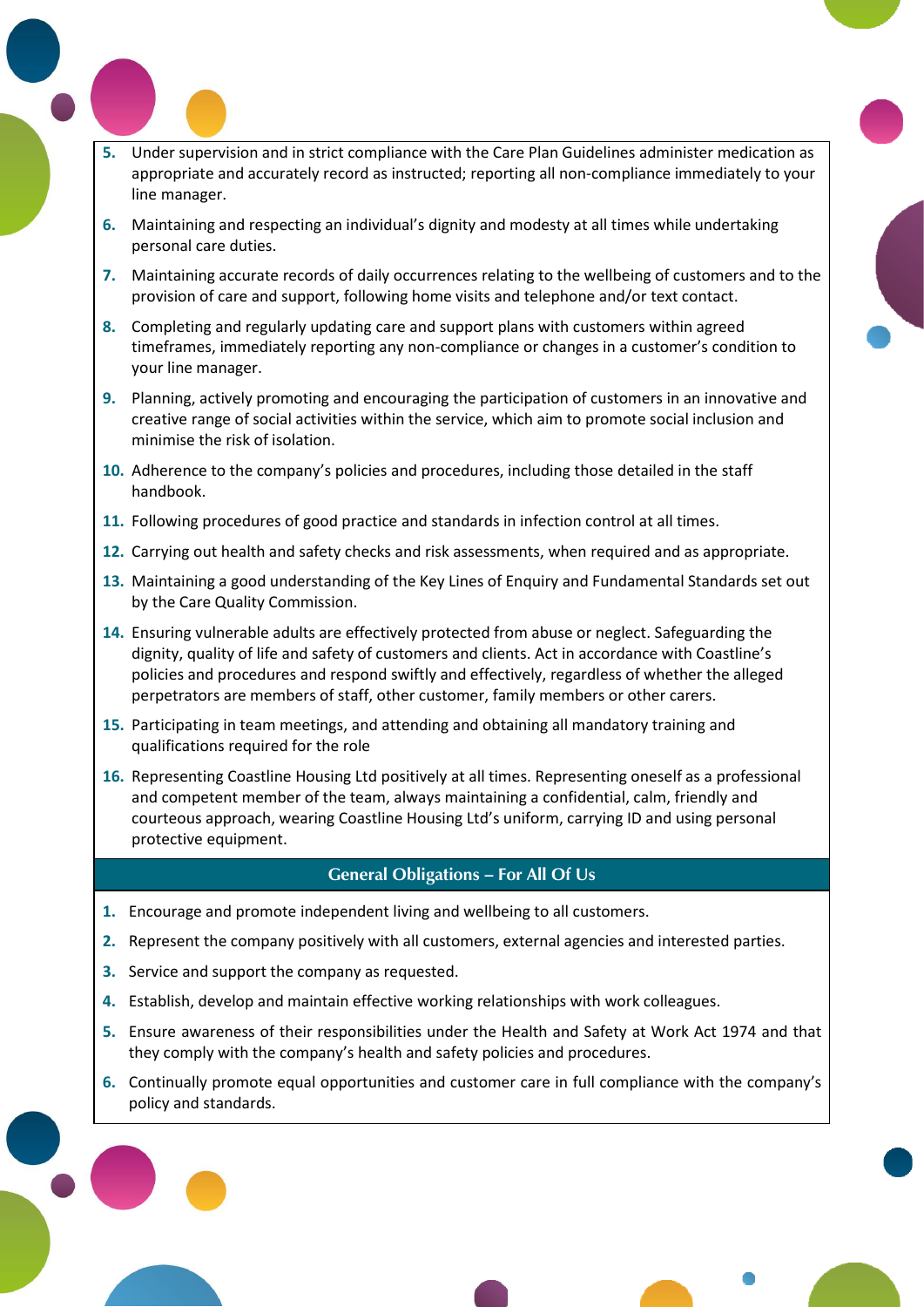- **7.** Comply with the company's Lone Working Policy and procedure.
- **8.** All staff are required to respect the confidentiality of all matters that they may learn in the course of their employment. Staff are expected to respect the requirements under the Data Protection Act 1998.

### **REPORTING**

• Reports to the Deputy Manager

Pool, Redruth Cornwall TR<sub>1</sub>5 3RQ

 $\bullet$ 

|           | <b>CONTACTS</b>                          |           |                                         |
|-----------|------------------------------------------|-----------|-----------------------------------------|
| Internal  |                                          |           | External                                |
| $\bullet$ | <b>Extra Care Registered Manager</b>     |           | Customers                               |
|           | <b>Extra Care Deputy Managers</b>        | $\bullet$ | Next of kin/family/emergency contacts   |
| $\bullet$ | Front of house                           | $\bullet$ | Housing/support providers and voluntary |
| $\bullet$ | Extra Care Team colleagues               |           | agencies                                |
|           | Homes & Communities Theme Lead           | $\bullet$ | <b>Emergency Alarm Centre</b>           |
|           | <b>Customer Access Team</b>              |           | Department of Adult Care and Support    |
|           | Coastline Housing Ltd's Housing Services |           | GPs/ primary care trust                 |
|           |                                          |           | Contractors                             |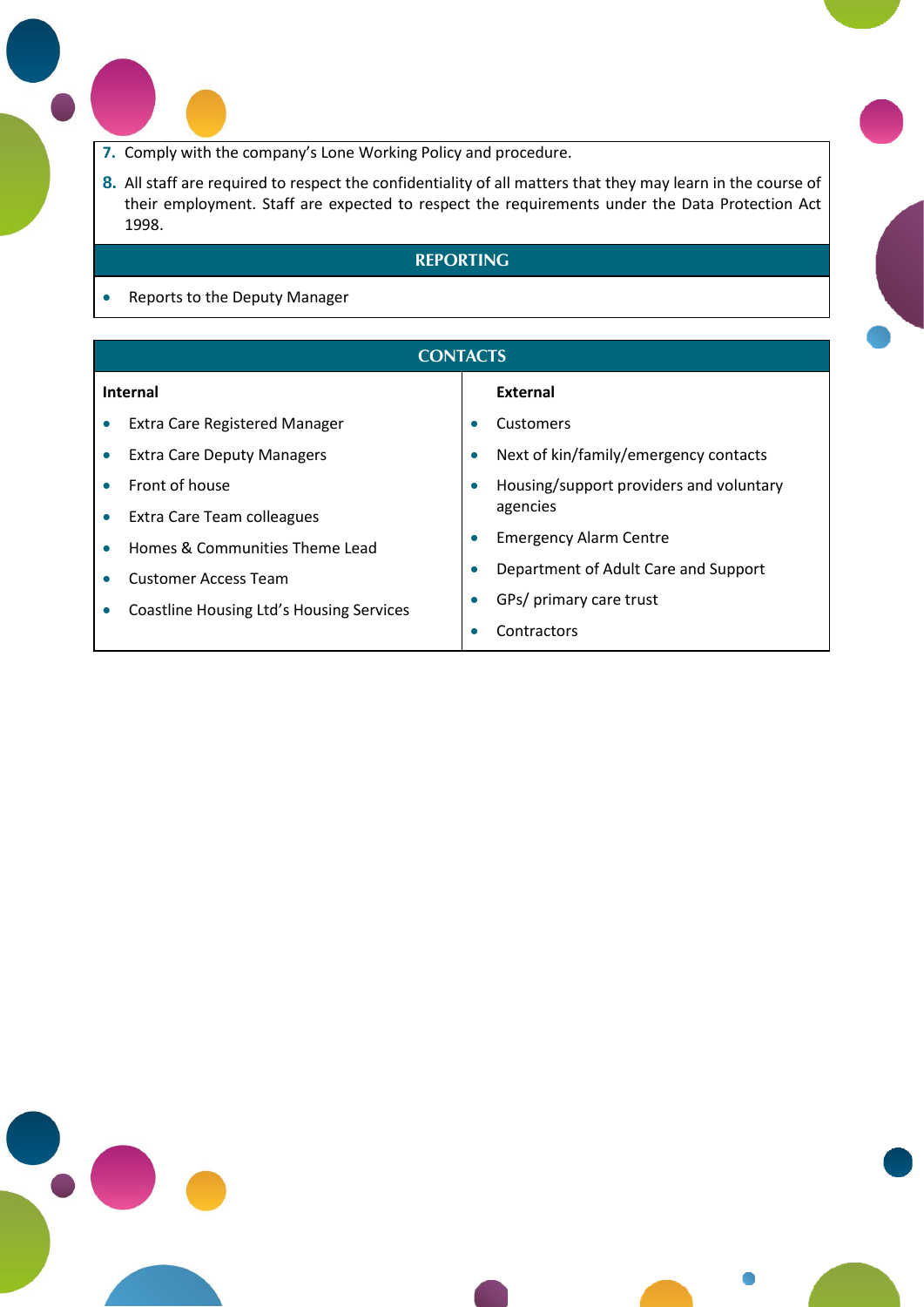# **PERSON SPECIFICATION**

| <b>POSITION</b>                                 | <b>Bank Extra Care and</b><br><b>Support Assistant</b>                                                                                                                                                                                                                                                                                                                                                                                                                                                                                                                                                                                                                                                                                                                                                                                                                                                                                                                                                            |                     |                  |
|-------------------------------------------------|-------------------------------------------------------------------------------------------------------------------------------------------------------------------------------------------------------------------------------------------------------------------------------------------------------------------------------------------------------------------------------------------------------------------------------------------------------------------------------------------------------------------------------------------------------------------------------------------------------------------------------------------------------------------------------------------------------------------------------------------------------------------------------------------------------------------------------------------------------------------------------------------------------------------------------------------------------------------------------------------------------------------|---------------------|------------------|
| <b>VERSION</b>                                  | 5                                                                                                                                                                                                                                                                                                                                                                                                                                                                                                                                                                                                                                                                                                                                                                                                                                                                                                                                                                                                                 | <b>LAST UPDATED</b> | April 19         |
| <b>CRITERIA</b>                                 | <b>ESSENTIAL</b>                                                                                                                                                                                                                                                                                                                                                                                                                                                                                                                                                                                                                                                                                                                                                                                                                                                                                                                                                                                                  |                     | <b>DESIRABLE</b> |
| <b>Personal Skills and</b><br><b>Qualities:</b> | Demonstrate behaviours in accordance<br>with Coastline's values:<br>Put our customers first<br>Be open, honest and accountable<br>Value each other<br>Strive to be the best<br>An empathetic and respectful<br>understanding of the general health and<br>wellbeing of vulnerable and older people<br>Have a practical and flexible approach in<br>$\bullet$<br>delivering care and support to our<br>customers<br>The ability and resilience to remain calm<br>when under pressure or in an emergency<br>Excellent interpersonal and<br>$\bullet$<br>communication skills including the ability<br>to act decisively, with tact and diplomacy<br>Good organisational and planning skills<br>$\bullet$<br>Active listener<br>Acts honestly, respectfully and with<br>$\bullet$<br>professional integrity<br>Being part of the care and support team<br>$\bullet$<br>you will need to be reliable, friendly,<br>supportive and acknowledge that you are<br>part of a team<br>Good literacy, numeracy and IT skills |                     |                  |



Pool, Redruth Cornwall TR<sub>1</sub>5 3RQ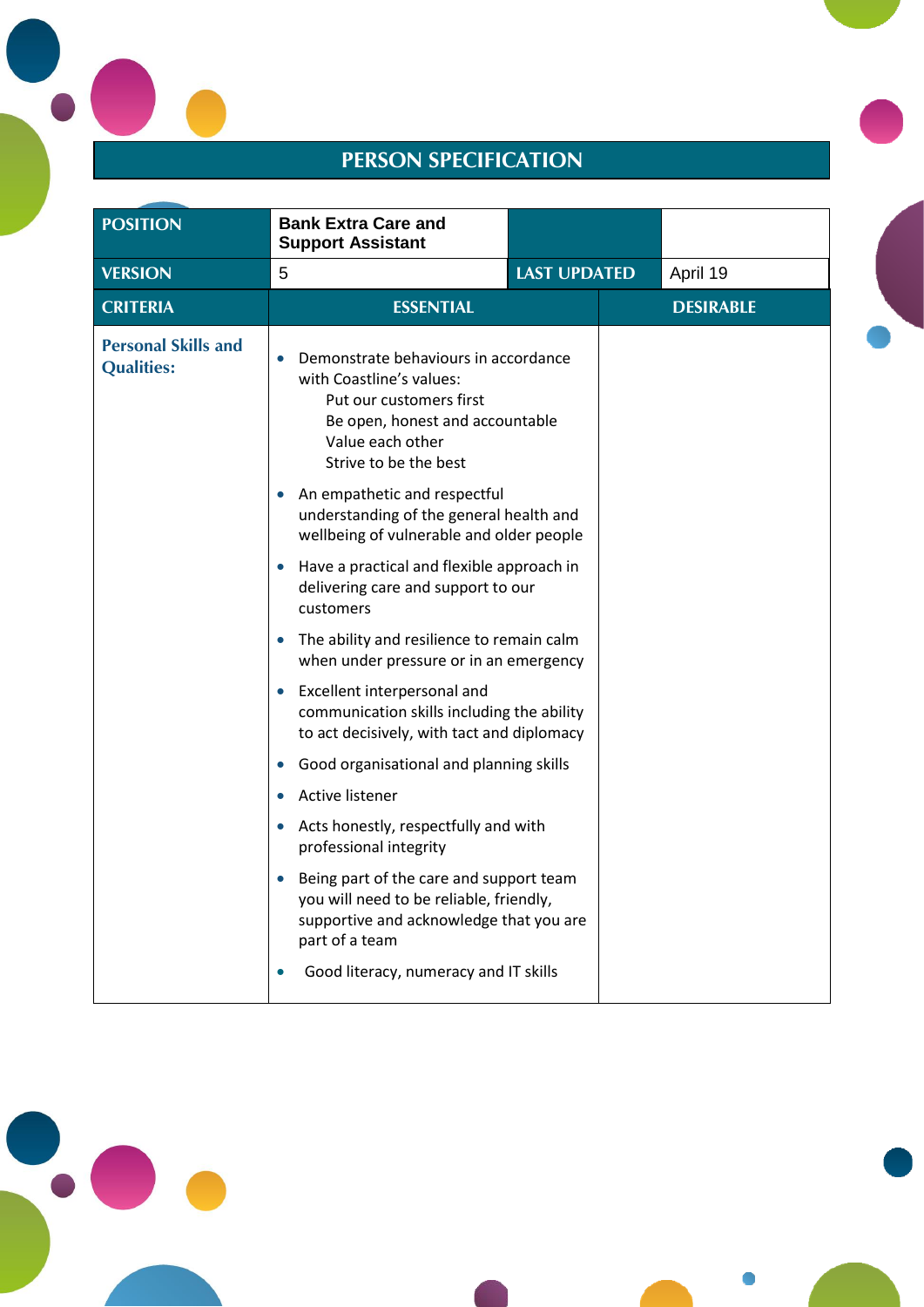| <b>Education &amp;</b><br><b>Qualifications:</b> | NVQ/Diploma Level 2/3 in Health and<br>Social Care (or willingness to achieve this<br>work-essential qualification)<br>Ability to demonstrate a track record of<br>continuous professional development<br>track record<br>Completion of Care Certificate within first<br>20 weeks of employment | Basic health and afety<br>$\bullet$<br>certificate<br><b>Basic manual handling</b><br>$\bullet$<br>certificate.<br><b>First Aid Certificate</b><br>$\bullet$ |
|--------------------------------------------------|-------------------------------------------------------------------------------------------------------------------------------------------------------------------------------------------------------------------------------------------------------------------------------------------------|--------------------------------------------------------------------------------------------------------------------------------------------------------------|
|                                                  | Completion of all required mandatory<br>training within six-month probationary<br>period and renewed every three years                                                                                                                                                                          |                                                                                                                                                              |
| <b>Experience and</b><br><b>Knowledge:</b>       | Current work experience in the care and<br>support sector (working with vulnerable<br>and older people)                                                                                                                                                                                         | Knowledge and experience<br>$\bullet$<br>in the completion of risk<br>assessments                                                                            |
|                                                  | Able to demonstrate an understanding of<br>the care and support needs of vulnerable<br>and older people                                                                                                                                                                                         | • A knowledge and<br>awareness of external<br>supporting agencies                                                                                            |
|                                                  | Demonstrable experience in delivering<br>personal care                                                                                                                                                                                                                                          | Knowledge of the benefits<br>system                                                                                                                          |
|                                                  | Able to demonstrate a working<br>knowledge and understanding of the<br>Care Quality Commission (CQC), Key Lines<br>of Enquiry and Fundamental Standards                                                                                                                                         | To be creative in facilitating<br>social activities for<br>customers                                                                                         |
|                                                  | Experience of completing care plans<br>accurately                                                                                                                                                                                                                                               |                                                                                                                                                              |
|                                                  | Experience of people moving and manual<br>handling techniques, health and safety                                                                                                                                                                                                                |                                                                                                                                                              |
|                                                  | Knowledge and experience of<br>safeguarding processes                                                                                                                                                                                                                                           |                                                                                                                                                              |
|                                                  | Experience of working in a team<br>environment                                                                                                                                                                                                                                                  |                                                                                                                                                              |
|                                                  | Knowledge and commitment to equality<br>and diversity in all aspects of working life                                                                                                                                                                                                            |                                                                                                                                                              |
|                                                  | Knowledge and understanding of working<br>confidentially and maintaining<br>professional boundaries                                                                                                                                                                                             |                                                                                                                                                              |

Pool, Redruth Cornwall TR<sub>1</sub>5 3RQ